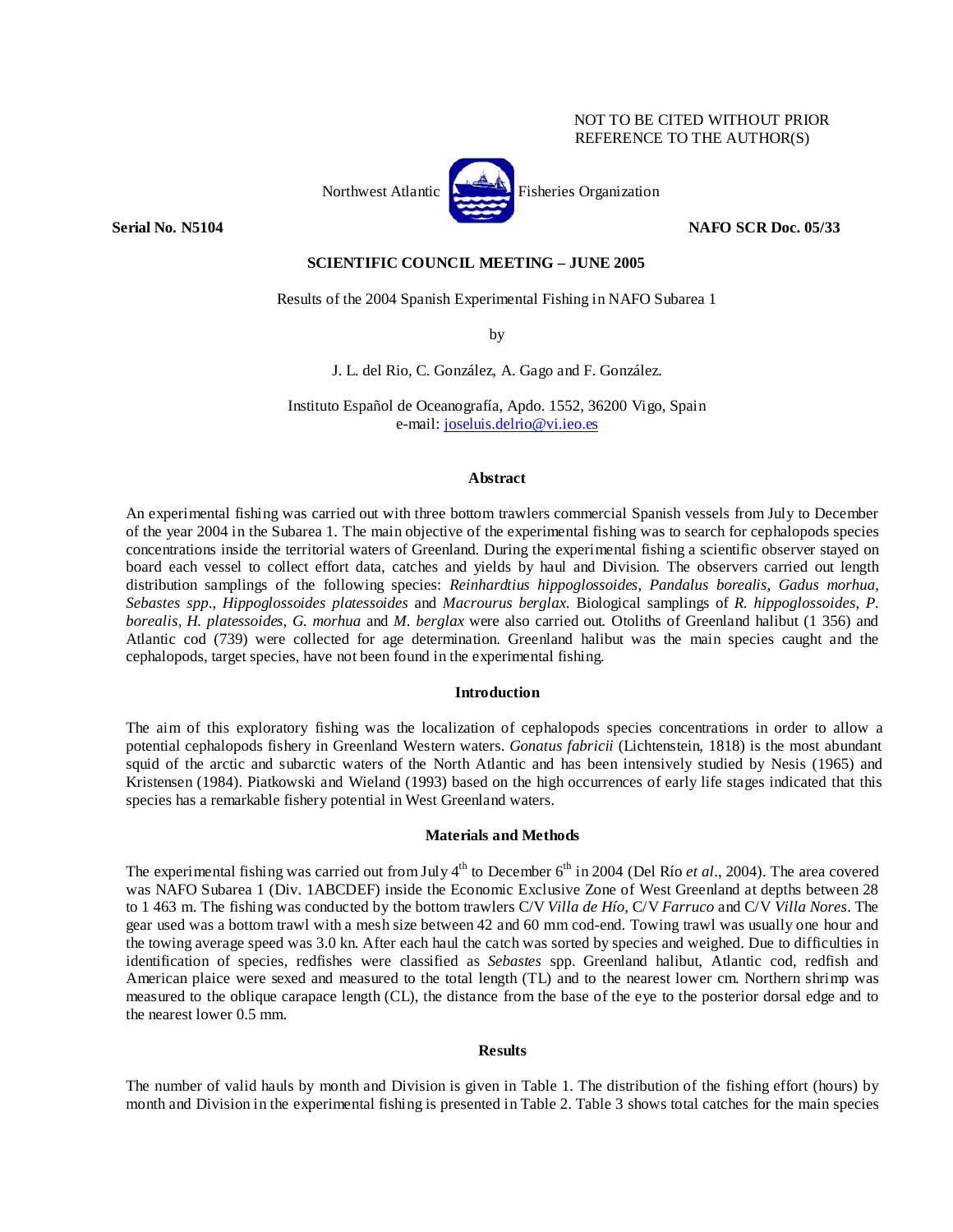by Division. The unstandardized catch rates (kg/hour) by Division for Greenland halibut, northern shrimp and Atlantic cod are presented in Table 4.

Length distributions of total catches for Greenland halibut, northern shrimp, Atlantic cod, American plaice and redfish by Division are shown in Tables 5 to 9, respectively.

The positions of the hauls carried out in the experimental fishing are shown in Fig. 1.

### **References**

DEL RIO, J. L., C. GONZÁLEZ, and S. IGLESIAS. 2005. Memoria Final de la Acción Piloto de Pesca Experimental en aguas de Groenlandia dirigida a la pesca de cefalópodos en 2004. RAI-AP-2/2004. Instituto Español de Oceanografía. Vigo.

Table 1. Fishing effort in number of valid hauls by month and Division in the experimental fishing in the SA 1.

| Division       | Jul | Jun | Aug | Oct | <b>Nov</b> | Dec | <b>TOTAL</b> |
|----------------|-----|-----|-----|-----|------------|-----|--------------|
| 1A             | 64  | 99  | 43  |     |            |     | 206          |
| 1B             | 35  | 52  | 52  | 47  | 23         |     | 210          |
| 1 <sub>C</sub> | 45  | 40  |     |     |            |     | 92           |
| 1D             | 27  | 25  | 62  | 71  | 59         |     | 244          |
| 1E             |     |     | 21  | 37  | 15         |     | 73           |
| 1F             |     |     |     |     |            |     |              |
| <b>TOTAL</b>   | 171 | 216 | 186 | 155 | 97         |     | 826          |

Table 2. Fishing effort in hours by month and Division in the experimental fishing in the SA 1.

| Division       | Units | Jul | Jun | Aug | Oct | <b>Nov</b> | Dec                      | <b>TOTAL</b> |
|----------------|-------|-----|-----|-----|-----|------------|--------------------------|--------------|
| 1A             | Hours | 108 | 104 | 42  |     |            | $\overline{\phantom{0}}$ | 253          |
| 1B             | Hours | 47  | 50  | 49  | 47  | 35         |                          | 229          |
| 1 <sup>C</sup> | Hours | 44  | 40  | 9   |     |            | $\overline{\phantom{a}}$ | 92           |
| 1D             | Hours | 26  | 25  | 60  | 72  | 77         | -                        | 259          |
| 1E             | Hours |     |     | 22  | 37  | 15         | $\overline{\phantom{0}}$ | 74           |
| 1F             | Hours |     |     |     |     |            | $\overline{\phantom{0}}$ |              |
| Total          |       | 224 | 218 | 183 | 155 | 127        |                          | 908          |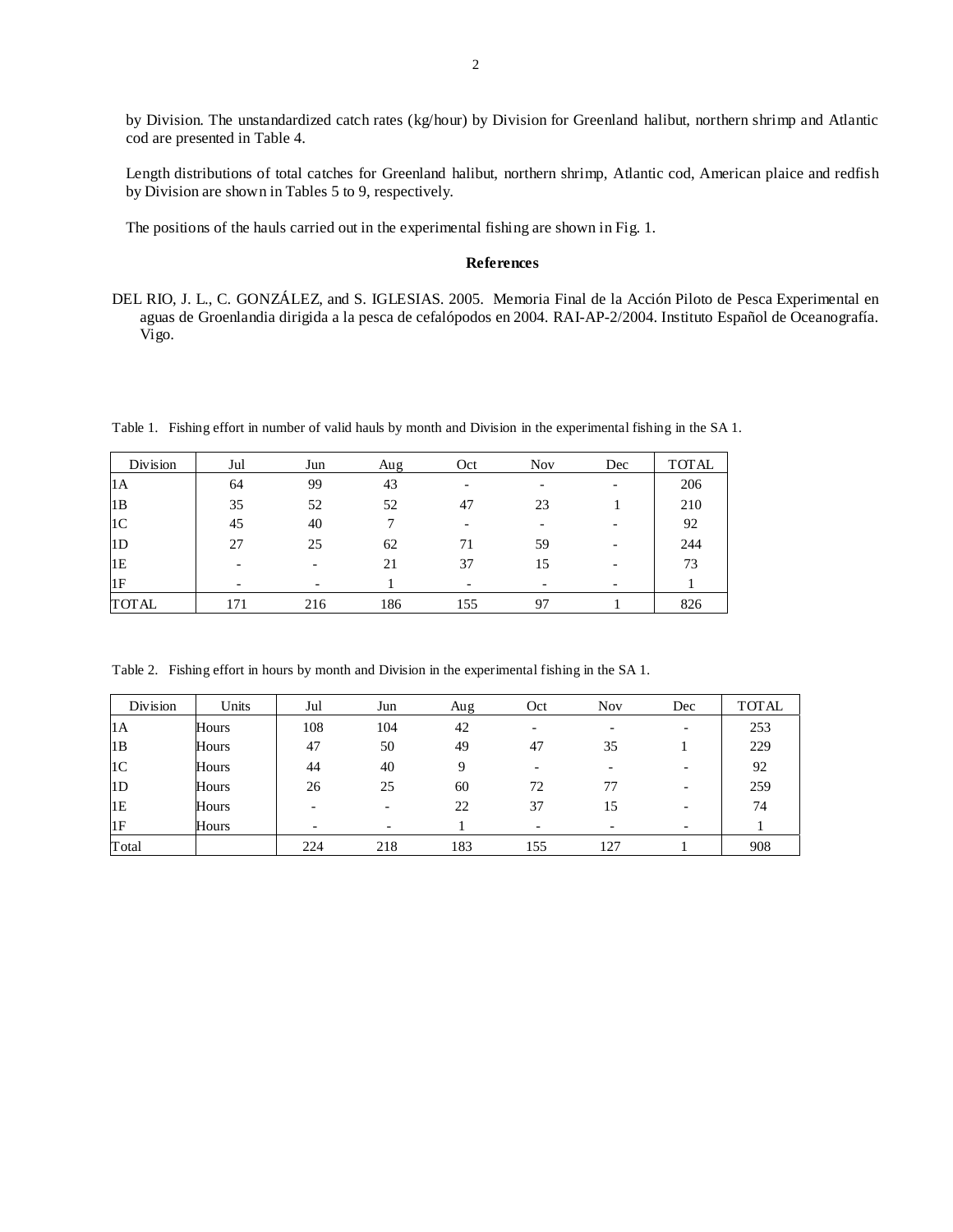|              |                              |           | <b>Total</b>   |                |                |                |          |         |  |
|--------------|------------------------------|-----------|----------------|----------------|----------------|----------------|----------|---------|--|
| Code         | Scientific name              | <b>1A</b> | 1B             | 1 <sub>C</sub> | 1 <sub>D</sub> | 1E             | 1F       |         |  |
| <b>GHL</b>   | Reinhardtius hippoglossoides | 82,831    | 57,740         | 44,845         | 85,034         | 671            | $\Omega$ | 271,120 |  |
| <b>PRA</b>   | Pandalus borealis            | 2,654     | 28,742         | 1,237          | 940            | 92             | $\theta$ | 33,664  |  |
| <b>COD</b>   | Gadus morhua                 |           | 246            | 37             | 10,429         | 7,945          | $\theta$ | 18,658  |  |
| <b>PLA</b>   | Hippoglossoides platessoides | 51        | 1,566          | 49             | 1,964          | 1,783          |          | 5,415   |  |
| <b>RED</b>   | Sebastes spp                 | 894       | 1,563          | 145            | 647            | 1,531          | 29       | 4,809   |  |
| HAL          | Hippoglossus hippoglossus    | 9         | 380            | 73             | 2,871          | 439            | $\Omega$ | 3,771   |  |
| <b>RHG</b>   | Macrourus berglax            | 315       | 121            | 420            | 1,542          |                | 3        | 2,404   |  |
| <b>RJG</b>   | Amblyraja hyperborea         | 1,789     | 336            | 3              | 49             | $\Omega$       | $\theta$ | 2,176   |  |
| <b>ANT</b>   | Antimora rostrata            |           | 0              | 242            | 1,291          | $\Omega$       | $\theta$ | 1,532   |  |
| POC          | Boreogadus saida             | 452       | 941            | 11             | 25             | $\overline{c}$ | $\Omega$ | 1,432   |  |
| <b>GDE</b>   | Gaidropsarus ensis           | 14        | 234            | 928            | 173            | $\Omega$       | $\Omega$ | 1,349   |  |
| <b>RJR</b>   | Amblyraja radiata            | 99        | 280            |                | 517            | 433            | $\Omega$ | 1,330   |  |
| <b>CRQ</b>   | Chionoecetes opilio          | $\Omega$  | $\mathfrak{D}$ | 3              | 1,074          | 129            |          | 1,207   |  |
| <b>CFB</b>   | Centroscyllium fabricii      | 20        | $\Omega$       | 240            | 835            | $\Omega$       | $\Omega$ | 1,095   |  |
| Others       | Others species (131)         | 2,341     | 5,921          | 589            | 11,816         | 843            | 22       | 21,531  |  |
| <b>TOTAL</b> |                              | 91,470    | 98,072         | 48,822         | 119,207        | 13,869         | 55       | 371,494 |  |

Table 3. Total catches (kg) by Division in the experimental fishing in SA1.

Table 4. Yields (kg/h) of the main species caught in the experimental fishing by month and Division.

| <b>Specie</b>                | Month        | 1A    | 1B                       | 1 <sub>C</sub> | 1D                       | 1E   |
|------------------------------|--------------|-------|--------------------------|----------------|--------------------------|------|
| Reinhardtius hippoglossoides | Jul          | 260.4 | 387.9                    | 429.4          | 441.6                    |      |
|                              | Aug          | 426.4 | 280.1                    | 618.9          | 292.2                    |      |
|                              | Sep          | 206.9 | 145.9                    | 115.5          | 342.8                    |      |
|                              | Oct          |       | 224.2                    |                | 321.0                    |      |
|                              | <b>Nov</b>   |       | 194.0                    |                | 271.9                    |      |
|                              | Dec          |       | $\overline{\phantom{a}}$ |                | $\overline{\phantom{0}}$ |      |
|                              | <b>TOTAL</b> | 319.5 | 247.9                    | 482.3          | 320.6                    |      |
| Pandalus borealis            | Jul          | 1.1   | 12.8                     |                |                          |      |
|                              | Aug          | 8.4   | 173.1                    | 25.1           |                          |      |
|                              | Sep          | 8.7   | 114.8                    |                |                          |      |
|                              | Oct          |       | 258.8                    |                |                          |      |
|                              | <b>Nov</b>   |       |                          |                |                          |      |
|                              | Dec          |       |                          |                |                          |      |
|                              | <b>TOTAL</b> | 5.3   | 117.9                    | 10.9           |                          |      |
| Gadus morhua                 | Jul          |       |                          |                |                          |      |
|                              | Aug          |       |                          |                |                          |      |
|                              | Sept         |       |                          |                | 5.8                      | 74.5 |
|                              | Oct          |       |                          |                | 90.4                     | 95.0 |
|                              | <b>Nov</b>   |       |                          |                | 28.3                     | 74.7 |
|                              | Dec          |       |                          |                |                          |      |
|                              | <b>TOTAL</b> |       |                          |                | 34.7                     | 84.9 |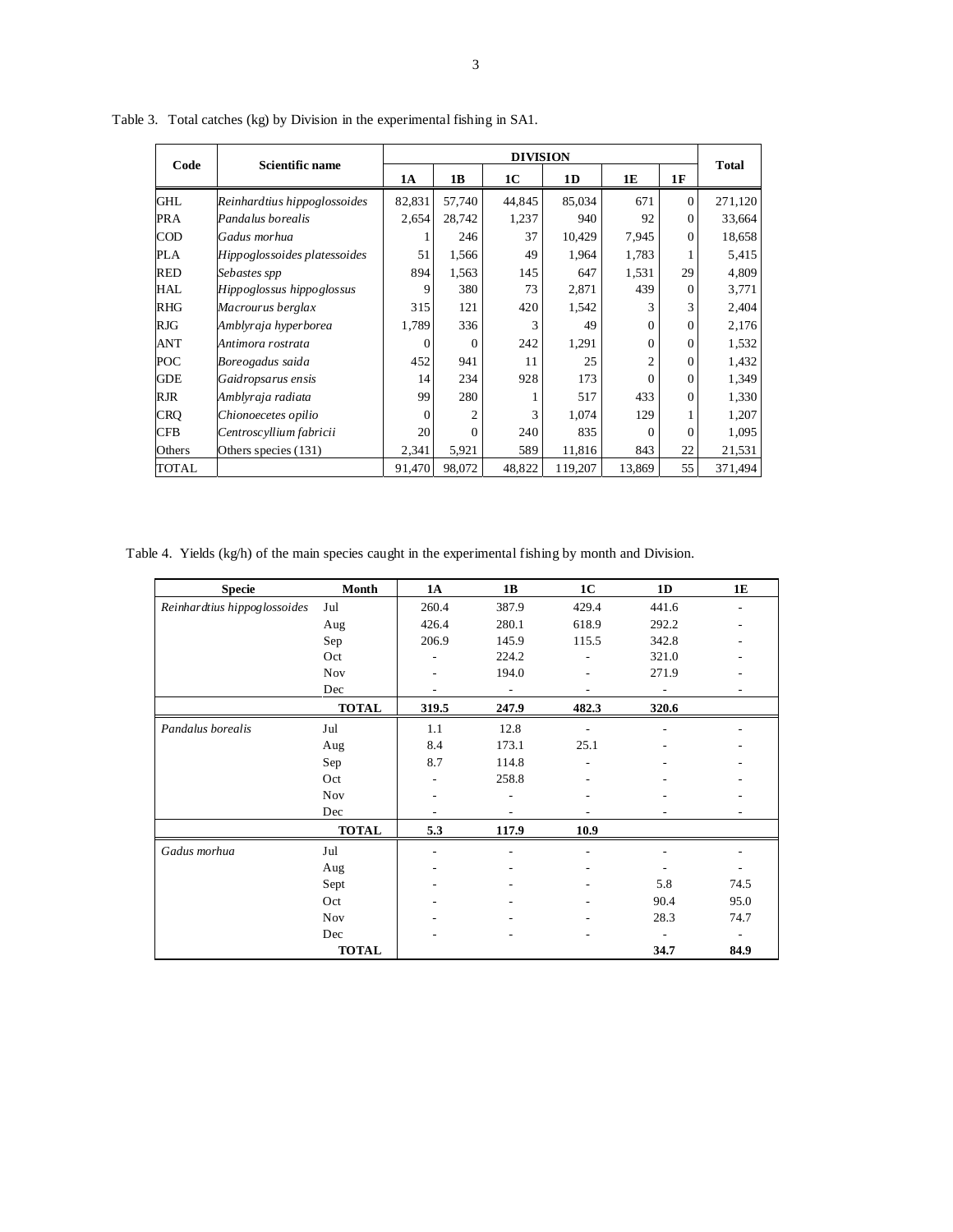| <b>Greenland halibut</b> |                                      |                                      | <b>DIVISION</b>                      |                        |              |
|--------------------------|--------------------------------------|--------------------------------------|--------------------------------------|------------------------|--------------|
| Length (TL) cm           | 1A                                   | 1B                                   | 1 <sub>C</sub>                       | 1D                     | <b>TOTAL</b> |
| $12 - 13$                | $\boldsymbol{0}$                     | $\,8\,$                              | $\boldsymbol{0}$                     | $\boldsymbol{0}$       | $\,8\,$      |
| $14-15$                  | $\boldsymbol{0}$                     | 99                                   | $\boldsymbol{0}$                     | $\boldsymbol{0}$       | 99           |
| 16-17                    | 79                                   | 146                                  | $\boldsymbol{0}$                     | $\boldsymbol{0}$       | 225          |
| 18-19                    | 80                                   | 169                                  | $\boldsymbol{0}$                     | $\boldsymbol{0}$       | 249          |
| 20-21                    | 715                                  | 515                                  | $\boldsymbol{0}$                     | $\boldsymbol{0}$       | 1230         |
| 22-23                    | 1550                                 | 999                                  | $\boldsymbol{0}$                     | $\boldsymbol{0}$       | 2549         |
| 24-25                    | 2924                                 | 1694                                 | 0                                    | $\boldsymbol{0}$       | 4618         |
| 26-27                    | 2375                                 | 2614                                 | $\boldsymbol{0}$                     | $\boldsymbol{0}$       | 4989         |
| 28-29                    | 5681                                 | 4983                                 | $\boldsymbol{0}$                     | $\boldsymbol{0}$       | 10664        |
| 30-31                    | 8934                                 | 6477                                 | $\boldsymbol{0}$                     | $\boldsymbol{7}$       | 15418        |
| 32-33                    | 9127                                 | 9371                                 | $\boldsymbol{0}$                     | 34                     | 18532        |
| 34-35                    | 11346                                | 9982                                 | 123                                  | 106                    | 21557        |
| 36-37                    | 9342                                 | 10602                                | 275                                  | 402                    | 20621        |
| 38-39                    | 9186                                 | 8040                                 | 303                                  | 905                    | 18434        |
| 40-41                    | 9250                                 | 9439                                 | 1548                                 | 2917                   | 23154        |
| 42-43                    | 10261                                | 9241                                 | 2874                                 | 5067                   | 27443        |
| 44-45                    | 10765                                | 7693                                 | 6125                                 | 11188                  | 35771        |
| 46-47                    | 10657                                | 6660                                 | 7864                                 | 13559                  | 38740        |
| 48-49                    | 8625                                 | 3793                                 | 7521                                 | 16207                  | 36146        |
| 50-51                    | 6932                                 | 4158                                 | 6899                                 | 13421                  | 31410        |
| 52-53                    | 5579                                 | 3789                                 | 4980                                 | 9786                   | 24134        |
| 54-55                    | 4206                                 | 1401                                 | 2807                                 | 6473                   | 14887        |
| 56-57                    | 2713                                 | 1055                                 | 1712                                 | 2967                   | 8447         |
| 58-59                    | 1295                                 | 1300                                 | 921                                  | 2244                   | 5760         |
| 60-61                    | 973                                  | 788                                  | 297                                  | 994                    | 3052         |
| 62-63                    | 486                                  | 996                                  | 883                                  | 1017                   | 3382         |
| 64-65                    | 865                                  | 138                                  | 536                                  | 605                    | 2144         |
| 66-67                    | 428                                  | 302                                  | 148                                  | 820                    | 1698         |
| 68-69                    | 332                                  | 20                                   | 154                                  | 458                    | 964          |
| 70-71                    | 678                                  | 17                                   | $30\,$                               | 410                    | 1135         |
| 72-73                    | 507                                  | 17                                   | 15                                   | 470                    | 1009         |
| 74-75                    | 589                                  | $\boldsymbol{0}$                     | 15                                   | 97                     | 701          |
| 76-77                    | 142                                  | $\boldsymbol{0}$                     | $\boldsymbol{0}$                     | 122                    | 264          |
| 78-79                    | 100                                  | $\boldsymbol{0}$                     | $\boldsymbol{0}$                     | 117                    | 217          |
| 80-81                    | 26                                   | $\boldsymbol{0}$                     | $\boldsymbol{0}$                     | 63                     | 89           |
| 82-83                    | 43                                   | $\boldsymbol{0}$                     | $\boldsymbol{0}$                     | 39                     | 82           |
| 84-85                    | 104                                  | $\boldsymbol{0}$                     | $\boldsymbol{0}$                     | 74                     | 178          |
| 86-87                    | 142                                  | $\boldsymbol{0}$                     | $\boldsymbol{0}$                     | 74                     | 216          |
| 88-89                    | 127                                  | $\boldsymbol{0}$                     | $\boldsymbol{0}$                     | 79                     | 206          |
| 90-91                    | 24                                   | $\boldsymbol{0}$                     | $\boldsymbol{0}$                     | 54                     | 78           |
| 92-93<br>94-95           | $\boldsymbol{0}$                     | $\boldsymbol{0}$<br>$\boldsymbol{0}$ | $\boldsymbol{0}$<br>$\boldsymbol{0}$ | 16<br>34               | 16<br>34     |
| 96-97                    | $\boldsymbol{0}$<br>$\boldsymbol{0}$ | $\boldsymbol{0}$                     | $\boldsymbol{0}$                     |                        |              |
| 98-99                    | $\boldsymbol{0}$                     | $\boldsymbol{0}$                     | $\boldsymbol{0}$                     | 82                     | 82<br>87     |
| 100-101                  | $\boldsymbol{0}$                     | 192                                  | $\boldsymbol{0}$                     | 87<br>$\boldsymbol{7}$ | 199          |
| 102-103                  | 0                                    | $\boldsymbol{0}$                     | $\boldsymbol{0}$                     | $\boldsymbol{0}$       | $\mathbf{0}$ |
| 104-105                  | $\boldsymbol{0}$                     | $\boldsymbol{0}$                     | $\boldsymbol{0}$                     | 10                     | $10\,$       |
| <b>TOTAL</b>             | 137187                               | 106693                               | 46030                                | 91013                  | 380923       |
| Samples                  | 41                                   | 28                                   | 25                                   | 58                     | 152          |
| Fish Measured            | 2489                                 | 4788                                 | 2411                                 | 6336                   | 16024        |
| Total Catches (Kg)       | 82831                                | 57740                                | 44845                                | 85034                  | 270450       |
|                          |                                      |                                      |                                      |                        |              |

Table 5. Greenland halibut length distributions samplings by Division in SA 1.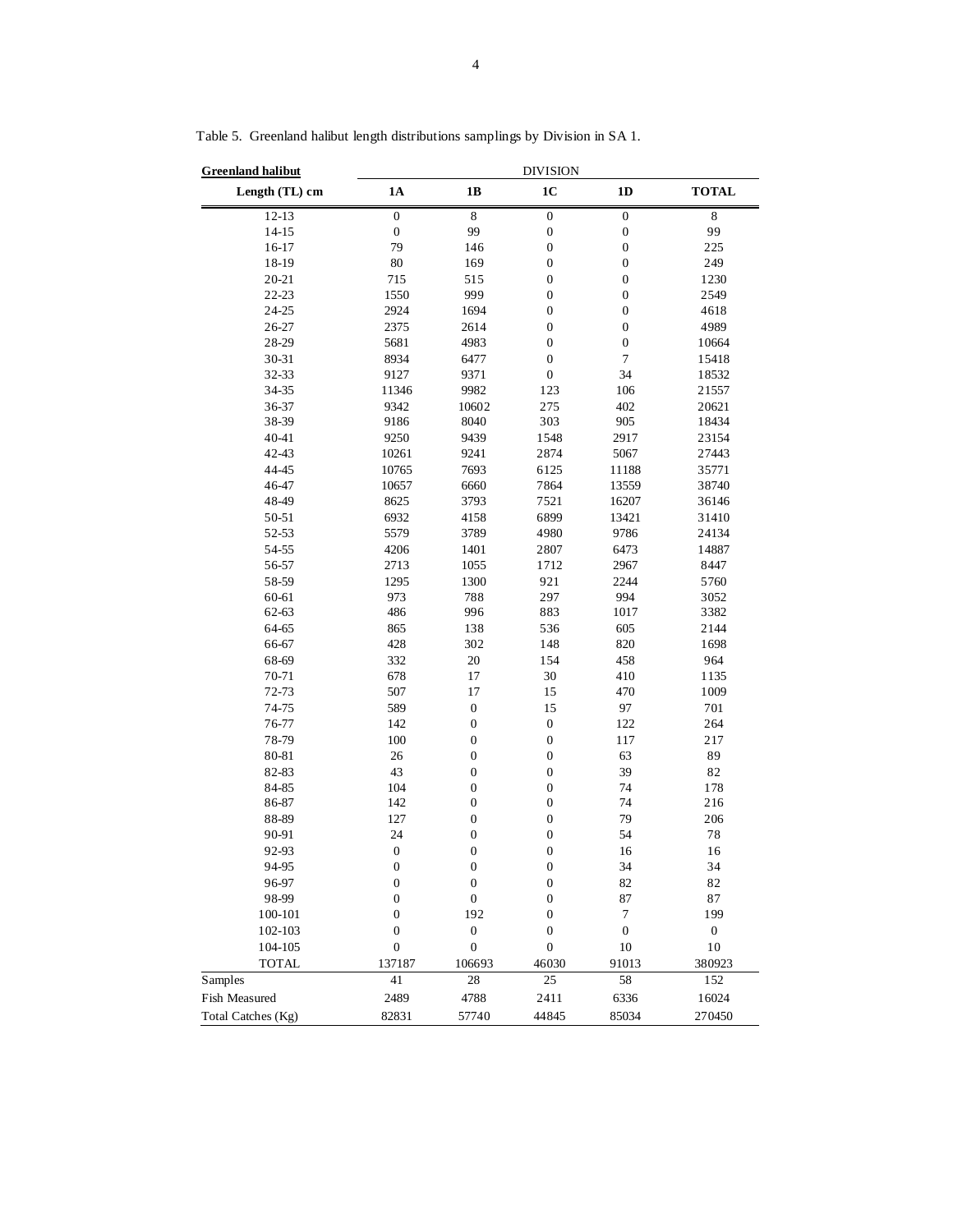| Northern shrimp    |                  |                  |                  | <b>DIVISION</b>  |                  |                  |
|--------------------|------------------|------------------|------------------|------------------|------------------|------------------|
| Length $(CL)$ mm   | <b>1A</b>        | 1B               | 1 <sub>C</sub>   | 1 <sub>D</sub>   | 1E               | <b>TOTAL</b>     |
| 9                  | $\boldsymbol{0}$ | 269              | $\boldsymbol{0}$ | $\boldsymbol{0}$ | $\boldsymbol{0}$ | 269              |
| 9.5                | $\boldsymbol{0}$ | $\boldsymbol{0}$ | $\boldsymbol{0}$ | $\boldsymbol{0}$ | $\boldsymbol{0}$ | $\boldsymbol{0}$ |
| 10                 | $\boldsymbol{0}$ | 329              | $\boldsymbol{0}$ | $\boldsymbol{0}$ | $\boldsymbol{0}$ | 329              |
| 10.5               | $\boldsymbol{0}$ | 157              | $\boldsymbol{0}$ | $\boldsymbol{0}$ | $\boldsymbol{0}$ | 157              |
| 11                 | 601              | 1261             | $\overline{0}$   | $\boldsymbol{0}$ | $\boldsymbol{0}$ | 1862             |
| 11.5               | 1642             | 4120             | $\boldsymbol{0}$ | $\boldsymbol{0}$ | $\boldsymbol{0}$ | 5762             |
| 12                 | 548              | 3742             | $\mathbf{0}$     | $\boldsymbol{0}$ | $\boldsymbol{0}$ | 4290             |
| 12.5               | 1971             | 3431             | 0                | $\boldsymbol{0}$ | $\boldsymbol{0}$ | 5402             |
| 13                 | 961              | 3034             | $\boldsymbol{0}$ | $\boldsymbol{0}$ | $\boldsymbol{0}$ | 3995             |
| 13.5               | 502              | 7306             | $\boldsymbol{0}$ | $\boldsymbol{0}$ | $\boldsymbol{0}$ | 7808             |
| 14                 | 1195             | 9255             | $\boldsymbol{0}$ | $\boldsymbol{0}$ | $\boldsymbol{0}$ | 10450            |
| 14.5               | 380              | 12255            | $\boldsymbol{0}$ | $\boldsymbol{0}$ | $\boldsymbol{0}$ | 12635            |
| 15                 | 1634             | 12519            | $\boldsymbol{0}$ | 176              | $\boldsymbol{0}$ | 14329            |
| 15.5               | 2114             | 21125            | $\mathbf{0}$     | 526              | $\boldsymbol{0}$ | 23765            |
| 16                 | 5404             | 34665            | $\mathbf{0}$     | 370              | $\boldsymbol{0}$ | 40439            |
| 16.5               | 7359             | 53565            | $\boldsymbol{0}$ | 597              | $\boldsymbol{0}$ | 61521            |
| $17$               | 12733            | 96335            | $\boldsymbol{0}$ | 772              | $\boldsymbol{0}$ | 109840           |
| 17.5               | 10926            | 129206           | $\boldsymbol{0}$ | 1430             | 101              | 141663           |
| 18                 | 25348            | 162691           | 139              | 1032             | 299              | 189509           |
| 18.5               | 26534            | 197238           | 117              | 2195             | 279              | 226363           |
| 19                 | 24141            | 262290           | 6861             | 2007             | 324              | 295623           |
| 19.5               | 29177            | 250988           | 3694             | 1569             | 381              | 285809           |
| $20\,$             | 32605            | 293137           | 7149             | 2924             | 583              | 336398           |
| 20.5               | 36980            | 243436           | 3446             | 2385             | 758              | 287005           |
| 21                 | 36590            | 247241           | 6401             | 1725             | 800              | 292757           |
| 21.5               | 31447            | 246557           | 6648             | 2797             | 781              | 288230           |
| $2\sqrt{2}$        | 19155            | 306872           | 10227            | 2471             | 670              | 339395           |
| 22.5               | 15438            | 230554           | 12593            | 2503             | 453              | 261541           |
| 23                 | 26657            | 300852           | 8659             | 4414             | 505              | 341087           |
| 23.5               | 14456            | 265403           | 15281            | 5927             | 612              | 301679           |
| 24                 | 19853            | 267497           | 15790            | 5298             | 392              | 308830           |
| 24.5               | 14118            | 196677           | 19450            | 8533             | 544              | 239322           |
| 25                 | 12795            | 140785           | 7801             | 7890             | 903              | 170174           |
| 25.5               | 9706             | 113384           | 13276            | 10009            | 1068             | 147443           |
| 26                 | 9328             | 79147            | 8103             | 8110             | 534              | 105222           |
| 26.5               | 4223             | 40576            | 8028             | 4159             | 570              | 57556            |
| 27                 | 4727             | 16758            | 4203             | 3381             | 368              | 29437            |
| 27.5<br>28         | 4275<br>2256     | 8010<br>5426     | 2793<br>2340     | 5806<br>4214     | 354<br>226       | 21238<br>14462   |
| 28.5               | 2345             | 3069             | 15               | 203              | 277              | 5909             |
| 29                 | 867              | 478              | 49               | 231              | 74               | 1699             |
| 29.5               | 1009             | 380              | 5                | 1501             | 13               | 2908             |
| $30\,$             | 1282             | 147              | 10               | $\boldsymbol{0}$ | $\boldsymbol{0}$ | 1439             |
| 30.5               | 129              | 49               | 5                | 736              | $\boldsymbol{0}$ | 919              |
| 31                 | 168              | $\boldsymbol{0}$ | $\boldsymbol{0}$ | $\boldsymbol{0}$ | $\boldsymbol{0}$ | 168              |
| 31.5               | 84               | $\boldsymbol{0}$ | 0                | $\boldsymbol{0}$ | 0                | 84               |
| <b>TOTAL</b>       | 453663           | 4272216          | 163083           | 95891            | 11869            | 4996722          |
| Samples            | 21               | 50               | 5                | 10               | 5                | 91               |
| Fish Measured      | 2235             | 7048             | 699              | 1180             | 520              | 11682            |
| Total Catches (Kg) | 2654             | 28742            | 1237             | 940              | 92               | 33665            |

Table 6. Northern shrimp length distributions samplings by Division in SA 1.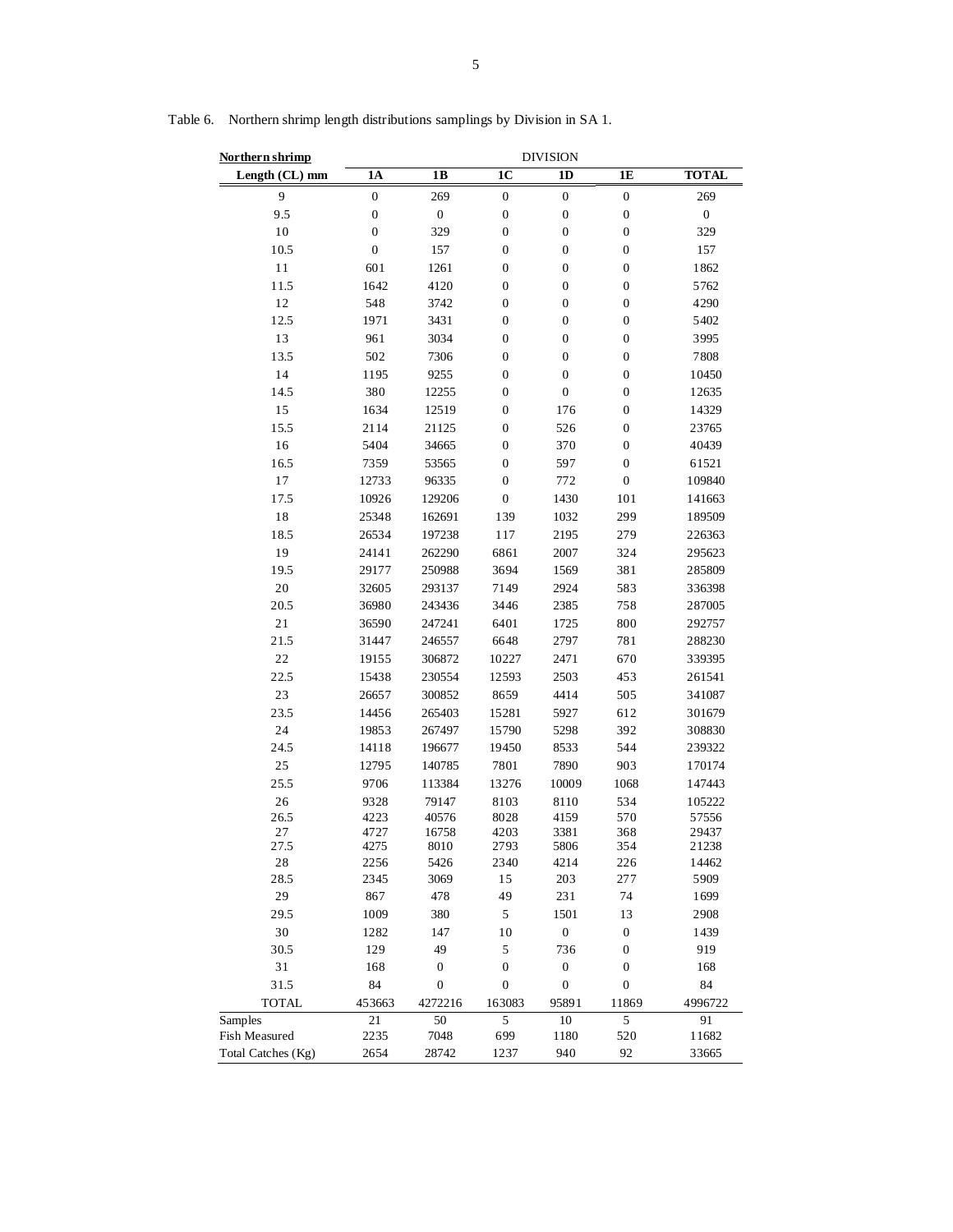| <b>Atlantic cod</b> |                         |                          | <b>DIVISION</b>  |                  |                  |
|---------------------|-------------------------|--------------------------|------------------|------------------|------------------|
| Length (TL) cm      | 1B                      | 1 <sub>C</sub>           | 1D               | 1E               | <b>TOTAL</b>     |
| $14 - 15$           | $\overline{0}$          | $\overline{0}$           | $\overline{0}$   | $\overline{41}$  | 41               |
| $16 - 17$           | $\boldsymbol{0}$        | $\boldsymbol{0}$         | 14               | 38               | 52               |
| 18-19               | $\boldsymbol{0}$        | $\boldsymbol{0}$         | 14               | 92               | $106\,$          |
| $20 - 21$           | $\boldsymbol{0}$        | $\boldsymbol{0}$         | 18               | 118              | 136              |
| $22 - 23$           | $\boldsymbol{0}$        | $\boldsymbol{0}$         | 343              | 169              | 512              |
| $24 - 25$           | $\boldsymbol{0}$        | $\boldsymbol{0}$         | 560              | 301              | 861              |
| $26 - 27$           | $\boldsymbol{0}$        | $\boldsymbol{0}$         | 12267            | 1001             | 13268            |
| 28-29               | $\sqrt{6}$              | $\boldsymbol{0}$         | 36241            | 2215             | 38462            |
| $30 - 31$           | 12                      | $\boldsymbol{0}$         | 50513            | 4663             | 55188            |
| 32-33               | $\sqrt{6}$              | $\overline{4}$           | 19667            | 4997             | 24674            |
| 34-35               | 9                       | 6                        | 3456             | 3667             | 7138             |
| 36-37               | 15                      | 6                        | 1882             | 1989             | 3892             |
| 38-39               | $1\,8$                  | $\sqrt{2}$               | 1617             | 748              | 2385             |
| $40 - 41$           | 52                      | 8                        | 195              | 300              | 555              |
| $42 - 43$           | 40                      | 6                        | 609              | 267              | 922              |
| 44-45               | $1\,8$                  | $\overline{\mathcal{L}}$ | 716              | 228              | 966              |
| 46-47               | 15                      | $\overline{c}$           | 771              | 192              | 980              |
| 48-49               | 12                      | $\boldsymbol{0}$         | 353              | 156              | 521              |
| $50 - 51$           | $\sqrt{6}$              | $\boldsymbol{0}$         | 329              | 130              | 465              |
| 52-53               | 9                       | $\boldsymbol{0}$         | 143              | 121              | 273              |
| 54-55               | $\boldsymbol{0}$        | $\boldsymbol{0}$         | 168              | 79               | 247              |
| 56-57               | 9                       | $\boldsymbol{0}$         | 57               | 55               | 121              |
| 58-59               | 3                       | $\boldsymbol{0}$         | 39               | 32               | 74               |
| $60 - 61$           | 9                       | $\boldsymbol{0}$         | 23               | 69               | 101              |
| $62 - 63$           | 3                       | $\boldsymbol{0}$         | 3                | 17               | 23               |
| 64-65               | 3                       | $\boldsymbol{0}$         | $\mathbf{0}$     | 13               | 16               |
| 66-67               | $\boldsymbol{0}$        | $\boldsymbol{0}$         | $1\,1$           | 14               | 25               |
| 68-69               | $\boldsymbol{0}$        | $\boldsymbol{0}$         | 25               | 11               | 36               |
| $70 - 71$           | $\sqrt{6}$              | $\boldsymbol{0}$         | 16               | $\mathbf{1}$     | 23               |
| $72 - 73$           | $\boldsymbol{0}$        | $\boldsymbol{0}$         | $\mathbf{1}$     | 5                | 6                |
| $74 - 75$           | $\boldsymbol{0}$        | $\boldsymbol{0}$         | $\boldsymbol{0}$ | 14               | 14               |
| 76-77               | $\boldsymbol{0}$        | $\boldsymbol{0}$         | $\boldsymbol{0}$ | $\sqrt{6}$       | $\sqrt{6}$       |
| 78-79               | $\boldsymbol{0}$        | $\boldsymbol{0}$         | $\boldsymbol{0}$ | $\boldsymbol{0}$ | $\boldsymbol{0}$ |
| $80 - 81$           | $\boldsymbol{0}$        | $\boldsymbol{0}$         | $\boldsymbol{0}$ | $\boldsymbol{0}$ | $\boldsymbol{0}$ |
| 82-83               | $\boldsymbol{0}$        | $\boldsymbol{0}$         | $\mathbf{1}$     | $\boldsymbol{0}$ | $\mathbf{1}$     |
| <b>TOTAL</b>        | 254                     | 37                       | 130054           | 21749            | 152094           |
| Samples             | $\overline{\mathbf{3}}$ | $\mathbf{1}$             | 19               | 40               | $\overline{63}$  |
| Fish Measured       | 83                      | 19                       | 1680             | 5429             | 7211             |
| Total Catches (Kg)  | 246                     | 37                       | 10429            | 7945             | 18657            |

Table 7. Atlantic cod length distributions samplings by Division in SA 1.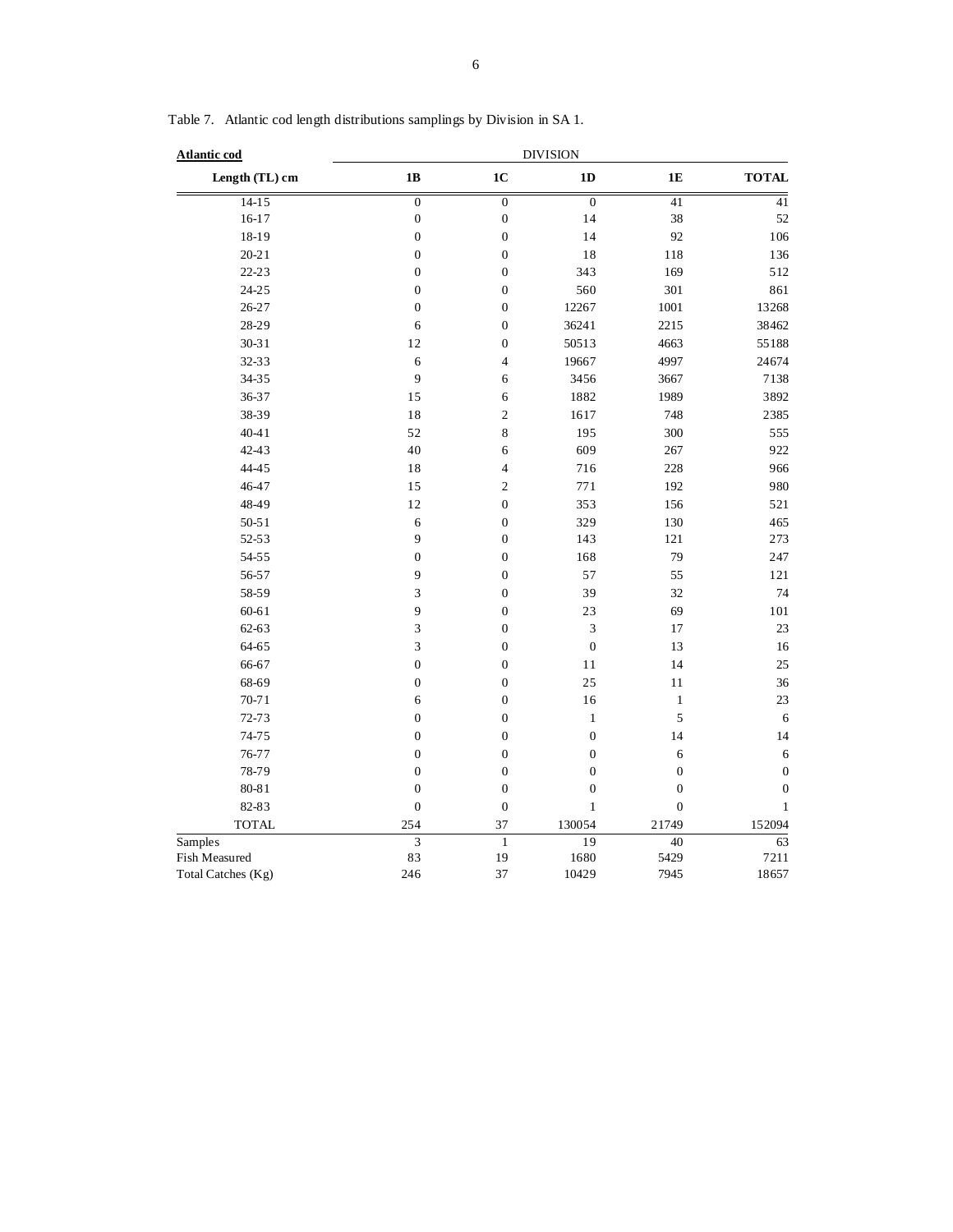| <b>American plaice</b> | <b>DIVISION</b> |                |                |                |  |  |  |
|------------------------|-----------------|----------------|----------------|----------------|--|--|--|
| Length (TL) cm         | 1B              | 1 <sub>D</sub> | 1E             | <b>TOTAL</b>   |  |  |  |
| $7 - 8$                | 440             | $\overline{0}$ | $\mathbf{0}$   | 440            |  |  |  |
| $9 - 10$               | 1425            | $\overline{0}$ | $\mathbf{0}$   | 1425           |  |  |  |
| 11-12                  | 9048            | $\theta$       | $\theta$       | 9048           |  |  |  |
| 13-14                  | 7986            | $\overline{0}$ | $\mathbf{0}$   | 7986           |  |  |  |
| $15-16$                | 4647            | 38             | 902            | 5587           |  |  |  |
| $17 - 18$              | 3587            | 541            | 4364           | 8492           |  |  |  |
| 19-20                  | 3324            | 473            | 2185           | 5982           |  |  |  |
| 21-22                  | 2513            | 417            | 1181           | 4111           |  |  |  |
| 23-24                  | 2084            | 989            | 951            | 4024           |  |  |  |
| $25 - 26$              | 1391            | 1853           | 1061           | 4305           |  |  |  |
| 27-28                  | 794             | 1806           | 748            | 3348           |  |  |  |
| 29-30                  | 400             | 1747           | 664            | 2811           |  |  |  |
| 31-32                  | 340             | 764            | 1046           | 2150           |  |  |  |
| 33-34                  | 245             | 332            | 331            | 908            |  |  |  |
| 35-36                  | 30              | 38             | 210            | 278            |  |  |  |
| 37-38                  | $\overline{0}$  | $\mathbf{0}$   | $\overline{0}$ | $\overline{0}$ |  |  |  |
| 39-40                  | $\overline{0}$  | $\overline{0}$ | 30             | 30             |  |  |  |
| <b>TOTAL</b>           | 38255           | 8997           | 13673          | 60925          |  |  |  |
| Samples                | 12              | 4              | 5              | 21             |  |  |  |
| Fish Measured          | 1754            | 232            | 346            | 2332           |  |  |  |
| Total Catches (Kg)     | 1566            | 1964           | 1783           | 5313           |  |  |  |

Table 8. American plaice length distributions samplings by Division in SA 1.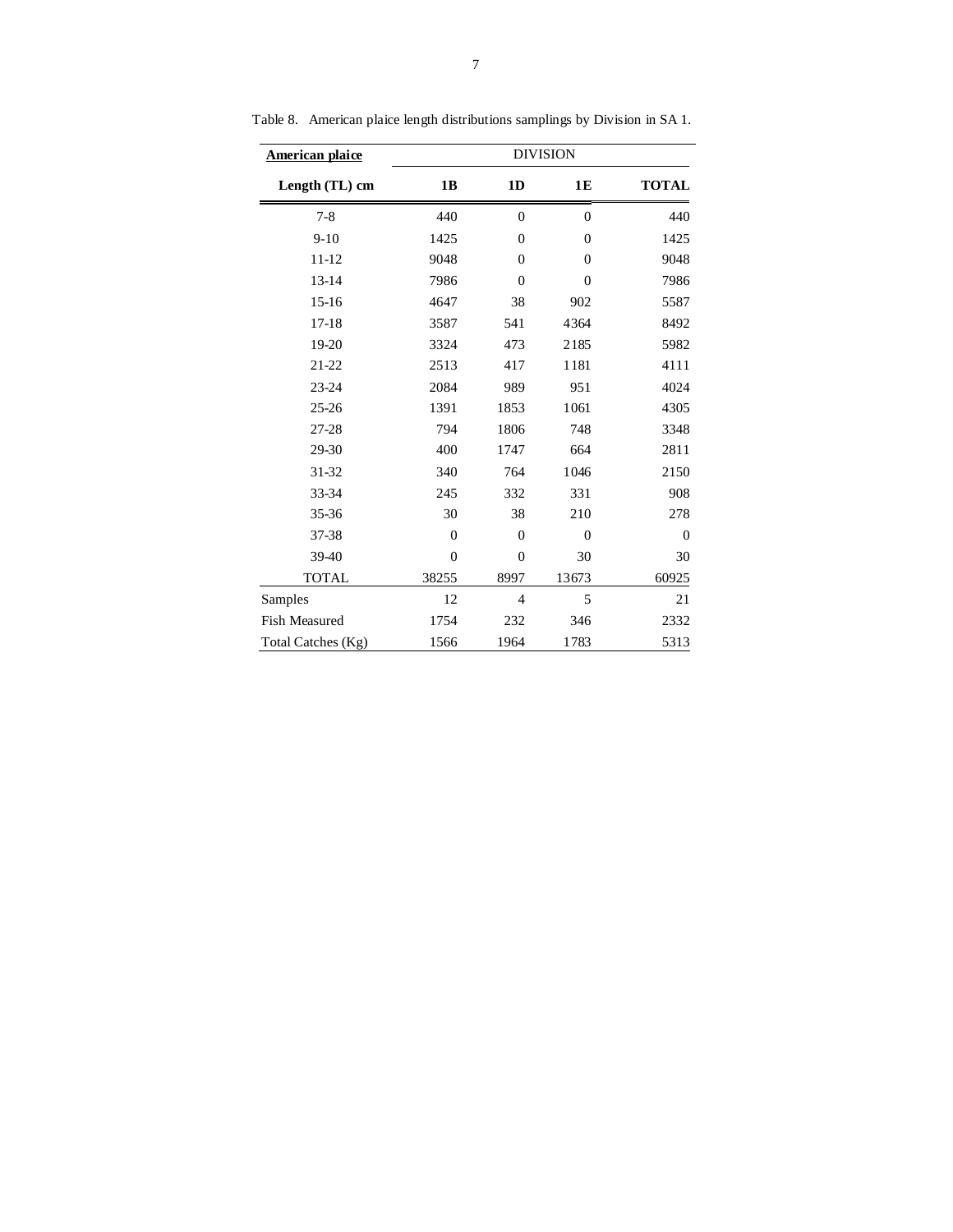| <b>Redfish</b>     | <b>DIVISION</b>  |                  |                  |                  |                  |                  |                  |  |  |
|--------------------|------------------|------------------|------------------|------------------|------------------|------------------|------------------|--|--|
| Length (TL) cm     | 1A               | 1B               | 1 <sub>C</sub>   | 1D               | 1E               | 1F               | <b>TOTAL</b>     |  |  |
| $7 - 8$            | $\boldsymbol{0}$ | 608              | $\mathbf{0}$     | $\overline{0}$   | $\overline{0}$   | $\boldsymbol{0}$ | 608              |  |  |
| $9 - 10$           | $\mathbf{0}$     | 13872            | $\boldsymbol{0}$ | $\boldsymbol{0}$ | $\boldsymbol{0}$ | $\boldsymbol{0}$ | 13872            |  |  |
| $11 - 12$          | 9                | 18735            | $\boldsymbol{0}$ | $\boldsymbol{0}$ | $\boldsymbol{0}$ | $\boldsymbol{0}$ | 18744            |  |  |
| $13 - 14$          | 78               | 2032             | $\mathbf{0}$     | $\boldsymbol{0}$ | $\overline{0}$   | $\mathbf{1}$     | 2111             |  |  |
| $15 - 16$          | 466              | 3648             | $\boldsymbol{0}$ | $\boldsymbol{0}$ | $\boldsymbol{0}$ | 5                | 4119             |  |  |
| $17 - 18$          | 293              | 2491             | 3                | $\boldsymbol{0}$ | $\boldsymbol{0}$ | 14               | 2801             |  |  |
| 19-20              | 178              | 1311             | 3                | 21               | $\overline{0}$   | 25               | 1538             |  |  |
| 21-22              | 370              | 322              | 43               | 39               | 68               | 13               | 855              |  |  |
| 23-24              | 223              | 295              | 76               | 198              | 524              | 19               | 1335             |  |  |
| 25-26              | 141              | 293              | 163              | 240              | 759              | 20               | 1616             |  |  |
| 27-28              | 91               | 165              | 162              | 184              | 578              | 5                | 1185             |  |  |
| 29-30              | 130              | 64               | 89               | 180              | 502              | $\boldsymbol{0}$ | 965              |  |  |
| 31-32              | 18               | 132              | 9                | 268              | 431              | $\boldsymbol{0}$ | 858              |  |  |
| 33-34              | 30               | 187              | 12               | 54               | 77               | $\boldsymbol{0}$ | 360              |  |  |
| 35-36              | 21               | $\boldsymbol{0}$ | 15               | 126              | 114              | $\boldsymbol{0}$ | 276              |  |  |
| 37-38              | $\boldsymbol{0}$ | $\mathbf{0}$     | 18               | 146              | 339              | $\boldsymbol{0}$ | 503              |  |  |
| 39-40              | $\boldsymbol{0}$ | $\mathbf{0}$     | 3                | 37               | 132              | $\boldsymbol{0}$ | 172              |  |  |
| 41-42              | $\boldsymbol{0}$ | $\boldsymbol{0}$ | 3                | 115              | 33               | $\boldsymbol{0}$ | 151              |  |  |
| 43-44              | $\boldsymbol{0}$ | $\boldsymbol{0}$ | $\boldsymbol{0}$ | 15               | 43               | $\boldsymbol{0}$ | 58               |  |  |
| 45-46              | $\boldsymbol{0}$ | $\boldsymbol{0}$ | $\boldsymbol{0}$ | 12               | 78               | $\boldsymbol{0}$ | 90               |  |  |
| 47-48              | $\overline{0}$   | $\boldsymbol{0}$ | $\boldsymbol{0}$ | $\overline{4}$   | $\boldsymbol{0}$ | $\boldsymbol{0}$ | $\overline{4}$   |  |  |
| 49-50              | $\overline{0}$   | $\overline{0}$   | $\boldsymbol{0}$ | $\boldsymbol{0}$ | $\overline{0}$   | $\overline{0}$   | $\Omega$         |  |  |
| 51-52              | $\overline{0}$   | $\overline{0}$   | $\boldsymbol{0}$ | $\boldsymbol{0}$ | 68               | $\overline{0}$   | 68               |  |  |
| 53-54              | $\overline{0}$   | $\overline{0}$   | $\boldsymbol{0}$ | $\mathbf{0}$     | $\boldsymbol{0}$ | $\boldsymbol{0}$ | $\boldsymbol{0}$ |  |  |
| 55-56              | $\overline{7}$   | $\boldsymbol{0}$ | $\boldsymbol{0}$ | $\boldsymbol{0}$ | $\boldsymbol{0}$ | $\boldsymbol{0}$ | $\overline{7}$   |  |  |
| <b>TOTAL</b>       | 2054             | 44155            | 598              | 1638             | 3745             | 102              | 52292            |  |  |
| Samples            | $\overline{7}$   | $\boldsymbol{8}$ | 5                | $\boldsymbol{7}$ | 8                | $\mathbf{1}$     | 36               |  |  |
| Fish Measured      | 453              | 1191             | 69               | 167              | 106              | 102              | 2088             |  |  |
| Total Catches (Kg) | 894              | 1563             | 145              | 647              | 1531             | 29               | 4809             |  |  |

Table 9. Redfish length distributions samplings by Division in SA 1.